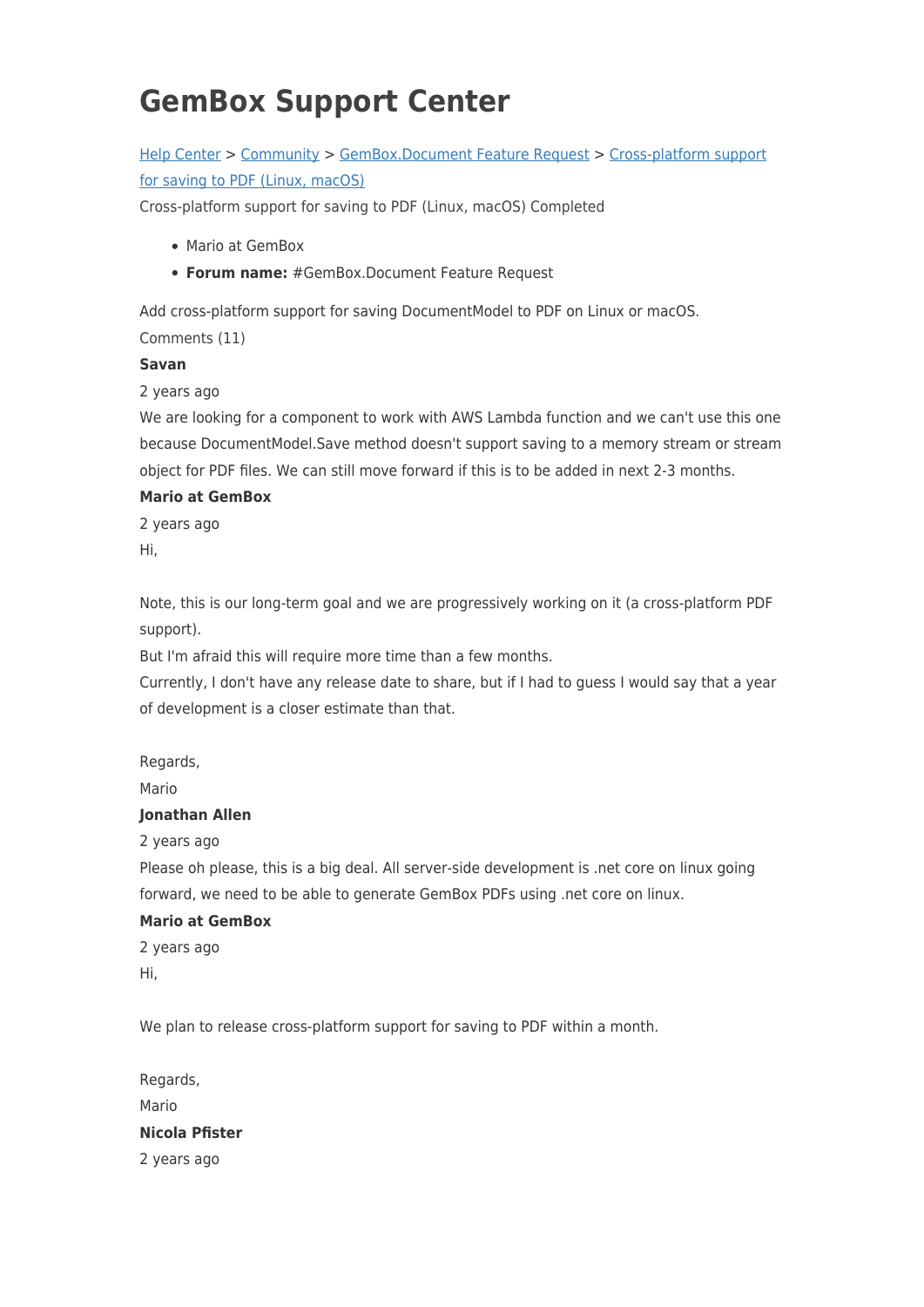#### Hello there

How is this feature coming along? Do you have any information, on the dependencies of your possible implementation? Like if there is a dependency to System.Drawing or similar for image processing? I've known this to cause issues in certain environments.

Best Nicola **Mario at GemBox** 2 years ago Hi,

We're at the final stages of implementation, after which we'll conduct some testing. In short, we're hoping to release this feature before the end of February.

Also, System.Drawing dependency will remain for image processing, at least for now. There should be no other dependency.

Regards, Mario **Jochen Jonckheere** 2 years ago Hi Mario,

Any update on this feature?

Regards, Jochen **Mario at GemBox** 2 years ago Hi,

Yes, we have successfully implemented a new cross-platform PDF writer. The official release will be done at the beginning of the following week.

Regards, Mario **Mario at GemBox** 2 years ago Hi,